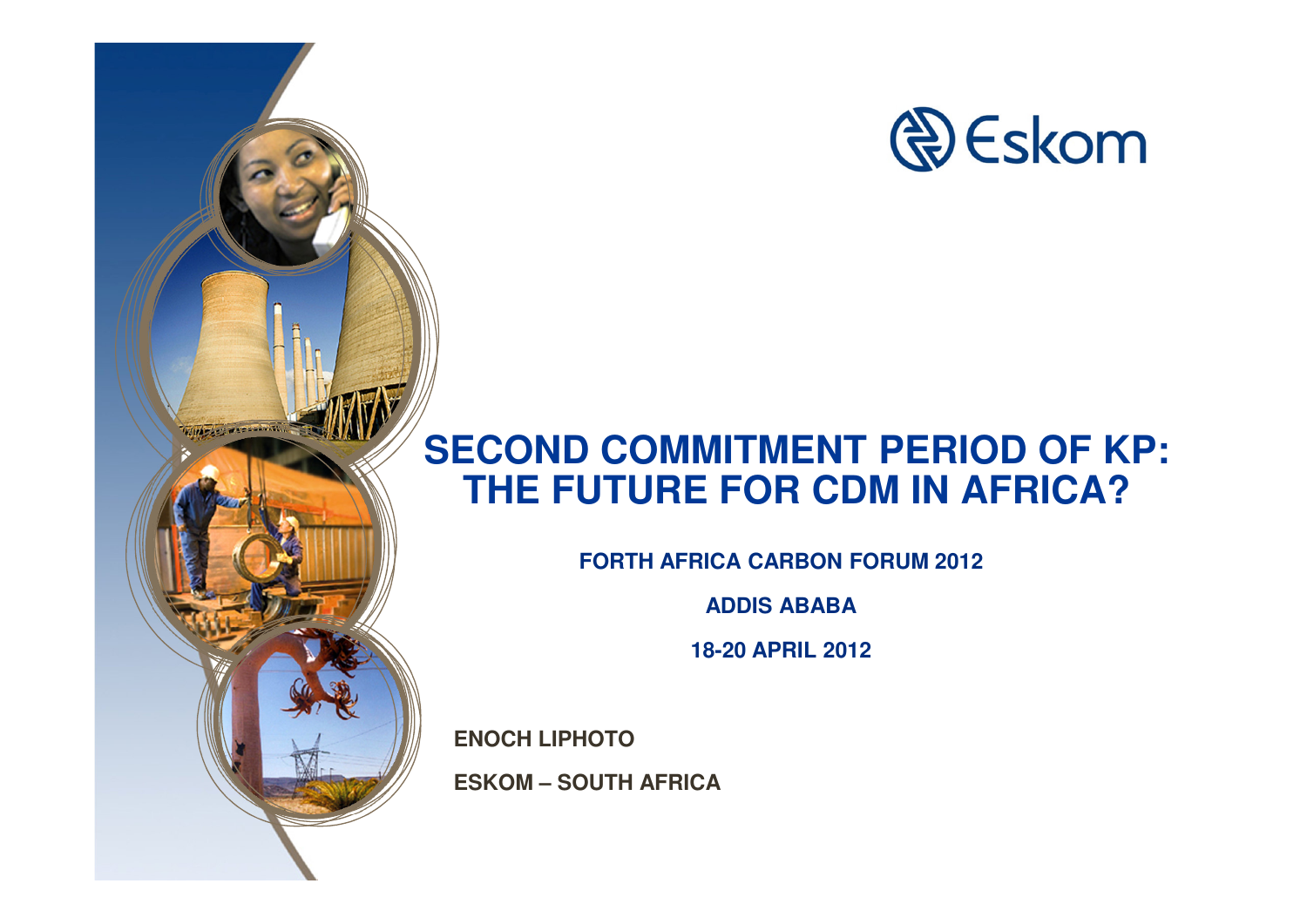## **CONTENT**



- $\bullet$ Context and key outcomes of COP 17 related to KP & markets
- •Countries not included in the 2nd Commitment Period (CP)
- •EU ETS Market Post 2012
- •Other New Markets Post 2012
- $\bullet$ Parallel negotiations of pledges under Convention
- $\bullet$ Length of 2<sup>nd</sup> CP
- $\bullet$ CDM Reform post COP 17
- $\bullet$ New and revised project activities & GHGs
- $\bullet$ Surplus Assigned Amount Units (AAUs) post 2012
- $\bullet$ Equitable distribution of CDM projects
- $\bullet$ Co-benefits of 2nd CP and Key Messages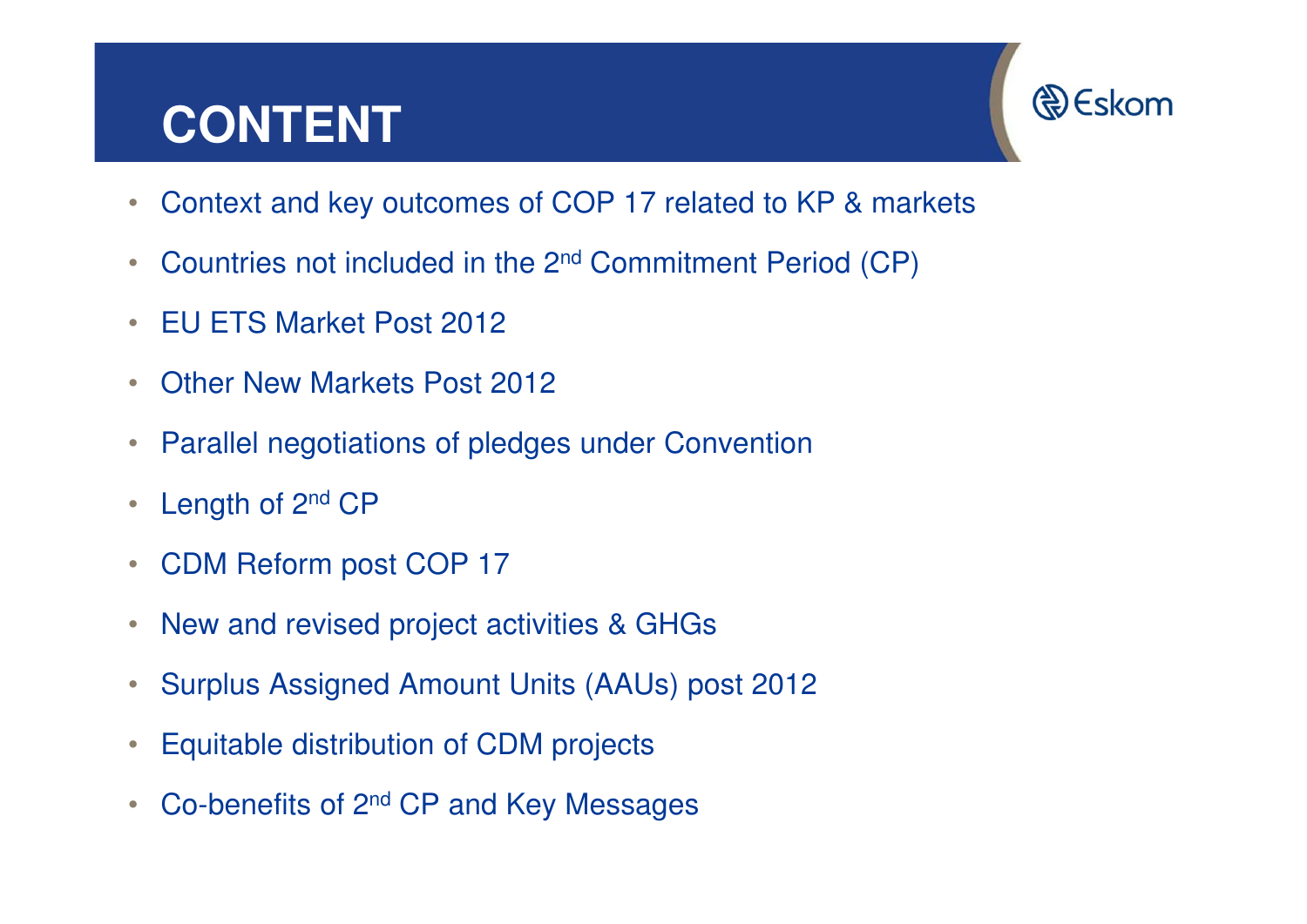## **CONTEXT & OUTCOMES OF COP 17**

**& Eskom** 

- Key outcomes related to KP and markets:
- Agreement on the Second Commitment Period of Kyoto Protocol (2<sup>nd</sup> CP)
	- This means continuation of CDM market, which promotes SD in developing nations as well as low carbon development pathway
- Establishment of Ad Hoc Working Group on Durban Platform (AWG-DP) for Enhanced Action
	- Facilitates road map to discuss targets & commitments from all developed countries (incl. USA) and major emitters in the DCs (e.g. India, China, etc.); including pledges under conv
- Agreement to define new market-based mechanisms under convention to enhance mitigation actions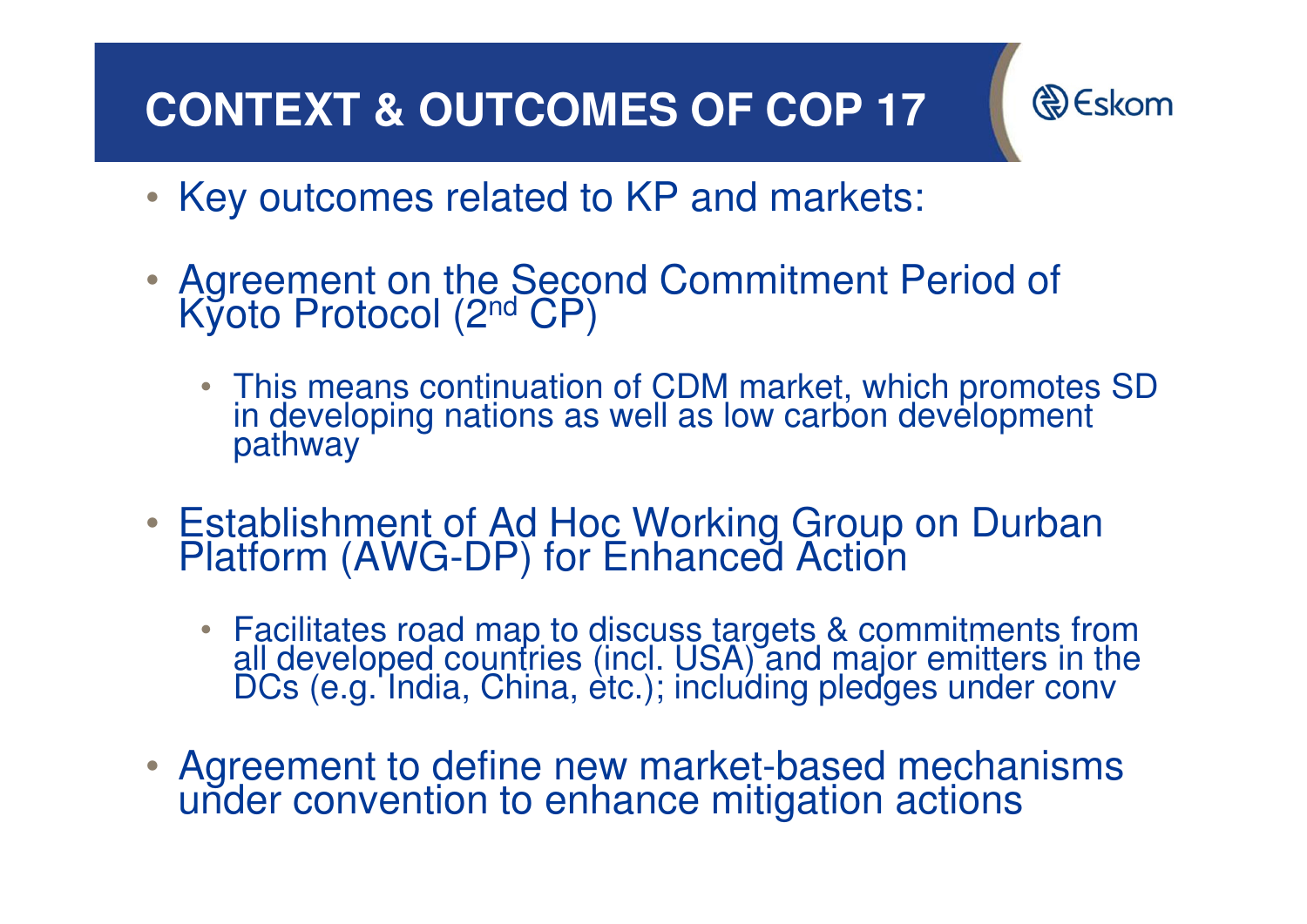#### **COUNTRIES NOT IN 2ND COMMITMENT PERIOD**

- **D** Eskom
- Japan and Russia remain KP parties, but are not taking new targets, •while Canada has withdrawn from KP
- $\bullet$ USA was never a KP party and therefore it will not take place in the 2<sup>nd</sup> Commitment Period (CP)
- $\bullet$  Australia and NZ were undecided at COP 17, but their domestic actions and ETS confirmed
- $\overline{\phantom{a}}$ **Implications for Africa**:
- $\bullet$ These countries were not biggest buyers of emissions in Africa in the 1<sup>st</sup> CP and this outcome may not 'dent' the CDM market significantly in the continent
- $\bullet$  AU and NZ will use CERs to meet part of their pledged commitments; they will form a combine ETS in 2015
	- $\bullet$ Will make use of CERs to meet their domestic targets
- $\bullet$ Their inclusion in 2<sup>nd</sup> CP would have amplified the CDM market though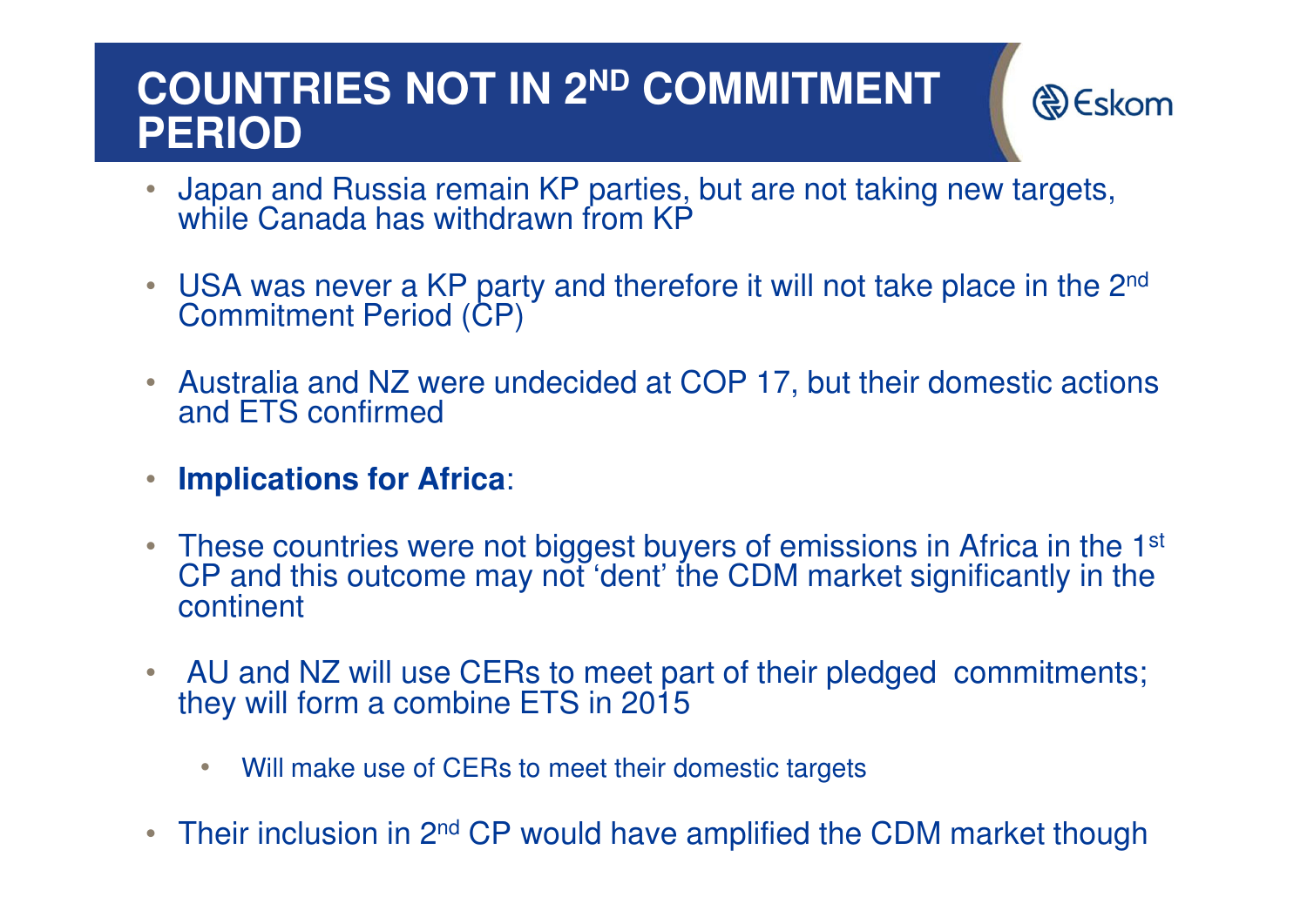## **EU-ETS MARKET POST 2012**



- HFC-23 and N HFC-23 and N2O (Adipic Acid) will be excluded in the<br>EU-ETS in 2013
- CERs of projects registered before 2013 allowed
- CERs of newly registered projects restricted only to LDCs from 2013
- $\bullet$  **Implications for Africa**
	- Exclusion of HFC-23 & N Exclusion of HFC-23 & N2O opens market for Africa, as<br>these will no longer flood market from 2013
	- Great opportunity for most of countries in Africa, which are LDCs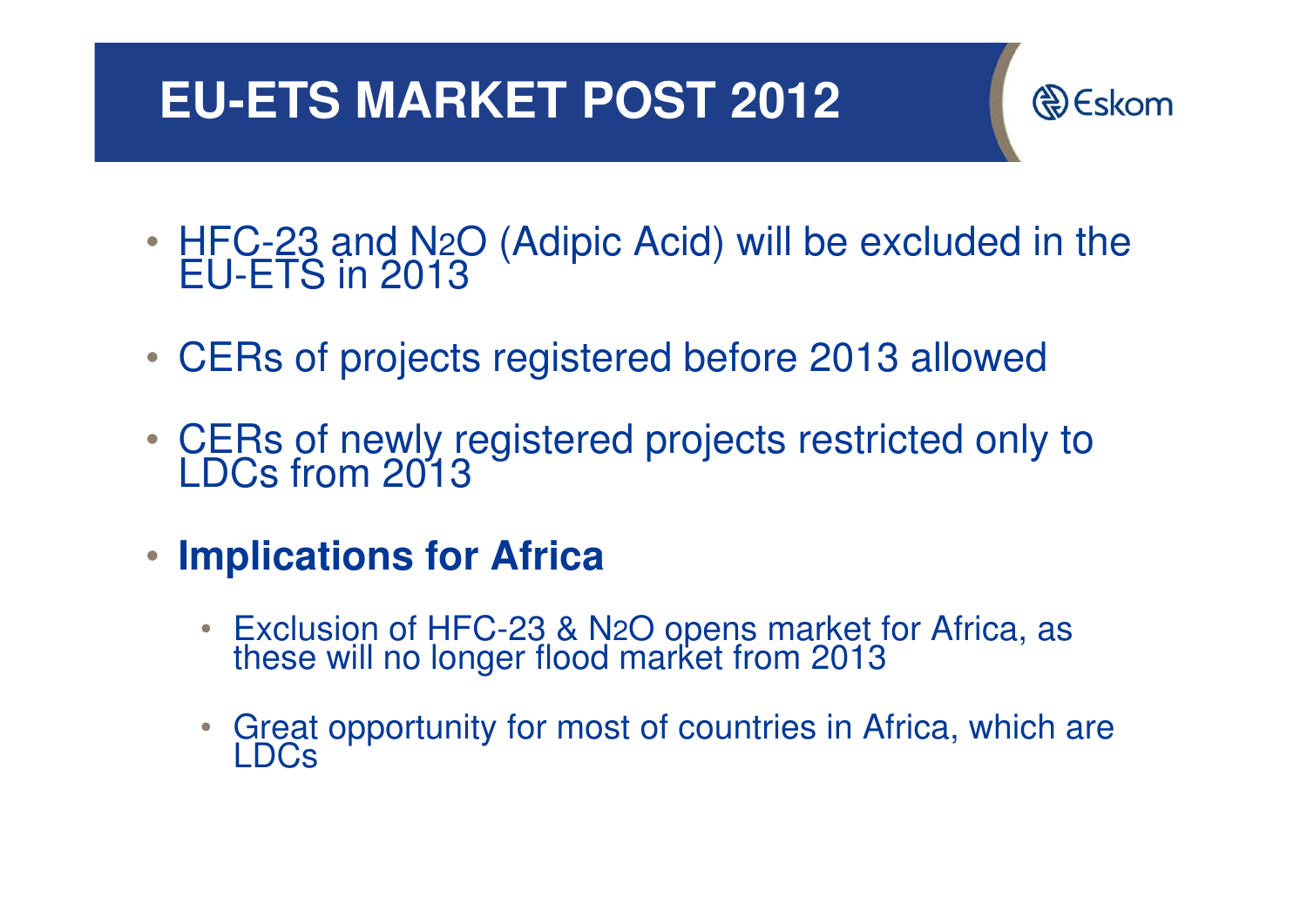# **OTHER NEW MARKETS POST 2012**

**D** Eskom

- New market-based mechanisms (NMBM) have to operate under guidance of COP
- Procedures and modalities of NMBM to be decided in COP 18
- Sectoral Crediting Mechanism (SCM)- **proposed** to increase impact of market-based mitigation; and to focus more on sectors than individual projects
	- SCM proposed to co-exist with CDM
	- There should only be 'gain' for DCs and no 'net loss'
- $\bullet$  Japan proposed to operationalize its new BOCM (bilateral offset credit mechanism) in 2013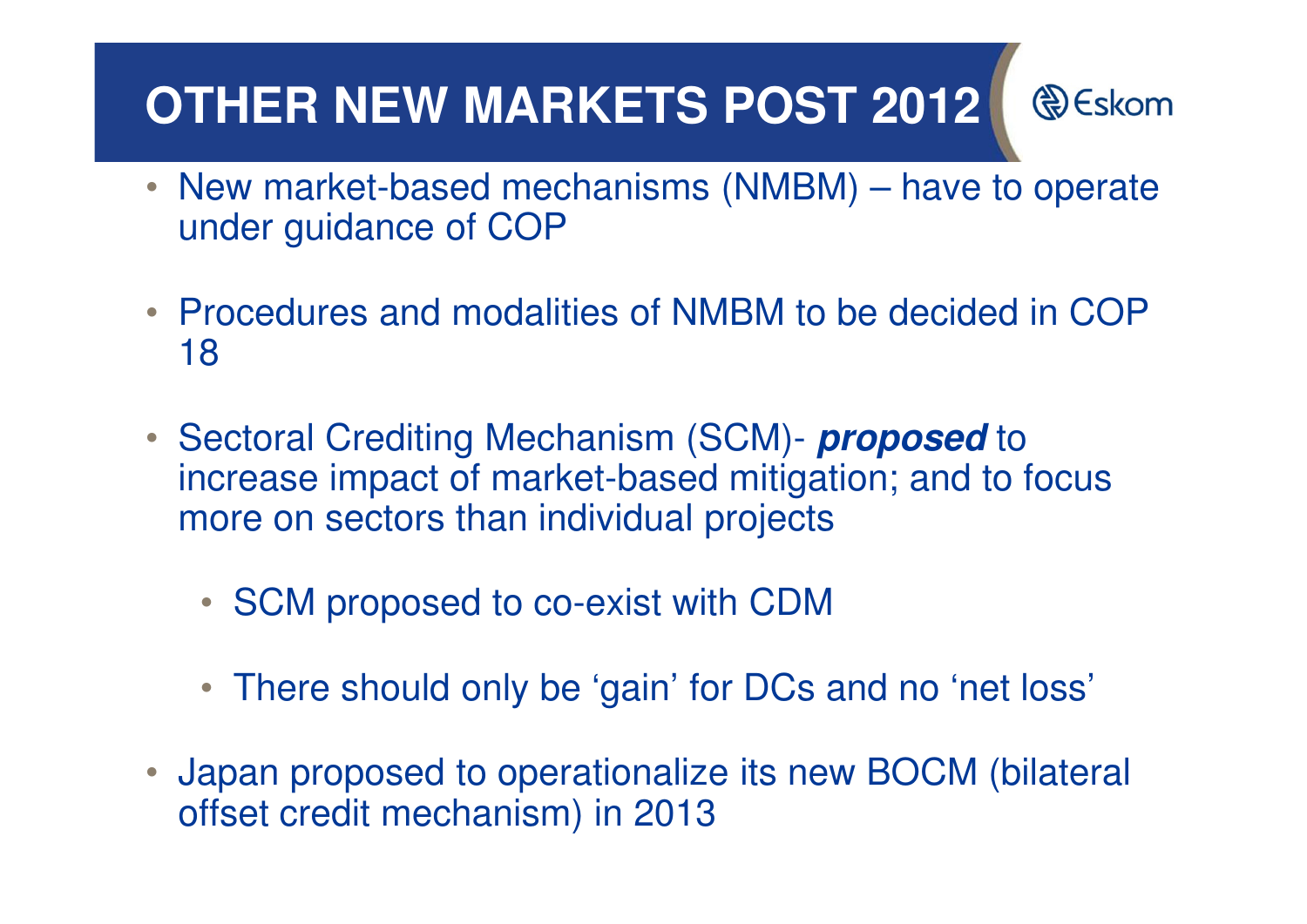#### **PARALLEL PLEDGES UNDER CONVENTION**

**D** Eskom

- Developed nations not participating in the KP to<br>demonstrate their effort (ER) through implementation of<br>CPH and Cancun pledges
- Pledges negotiated under Convention and must be quantified
	- This includes countries like USA, which are not KP parties
- •• Those countries not interested/included in KP or 2<sup>nd</sup> CP will use <u>bilateral mechanism(BM)</u> to meet their pledges
- More work is required to make these BMs be recognised under multilateral framework
- Africa must be proactive to identify opportunities under BMs and other NMBM market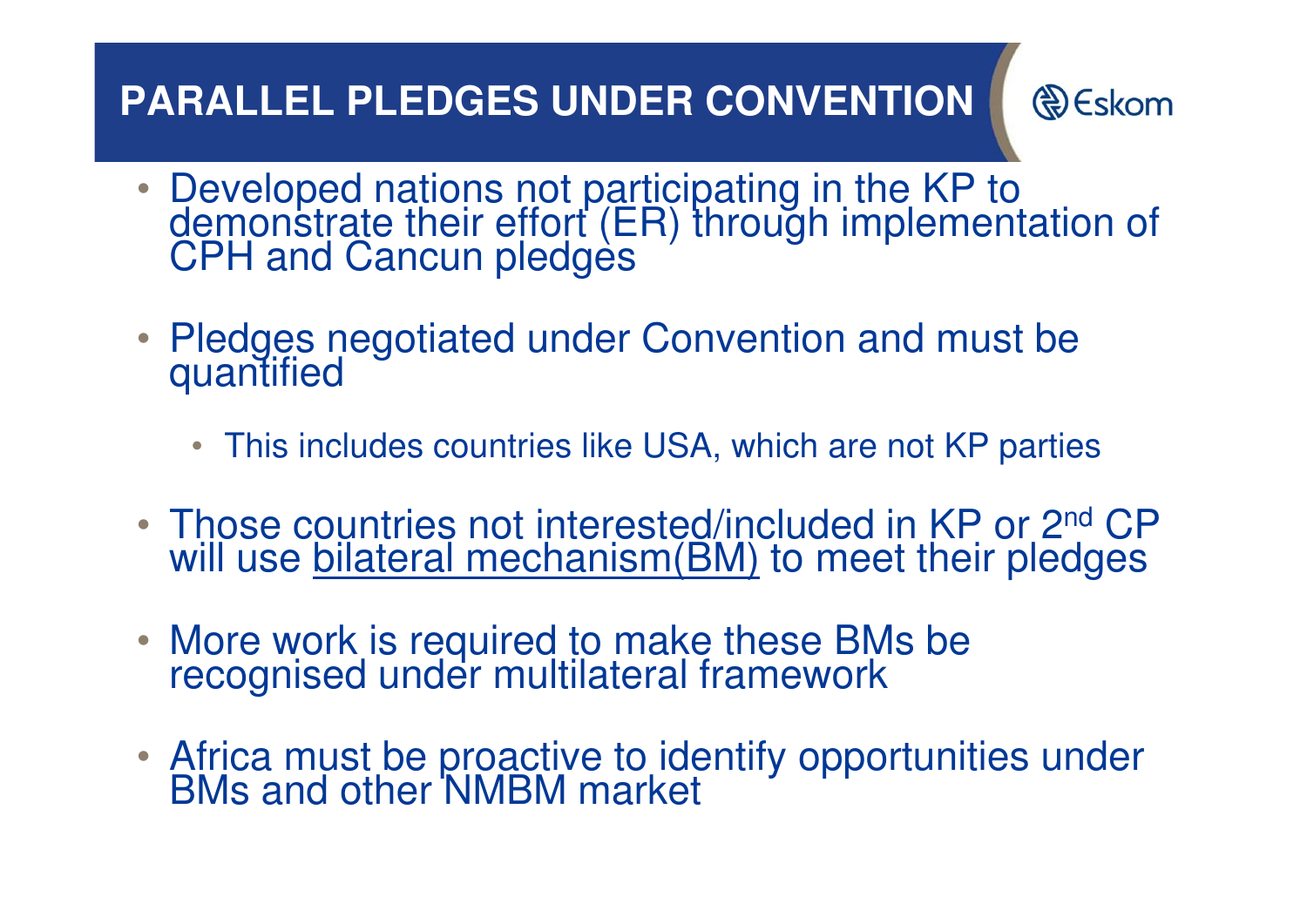#### **PERIOD LENGTH OF 2ND CP**

R) Eskom

- • The 2nd CP is expected to start from 1 January 2013 to 2017/20
	- $\bullet$ The period is expected to be concluded in COP 18 (Dec 2012)
	- •It will either be 5-year or 8-year period
- $\bigcirc$ **Implications for Africa**:
- $\bullet$ Period of 8 years would be better for Africa, so that it coincides with the commencement of the new global legally-binding framework (treaty) in 2020
- •This will enable avoidance of Emissions Reduction gap, while this new treaty is negotiated till 2015
- •Period of 5 years will only narrow the emissions gap instead of avoiding it
- $\bullet$ Commitment of emissions cut by developed nations continues (Africa acknowledges this responsibility)
- • Opportunity for Africa under 8 years means CDM market continues longer for trading benefits and project development
	- $\bullet$ Provides enough window to build capacity and allow lengthy processes of project registration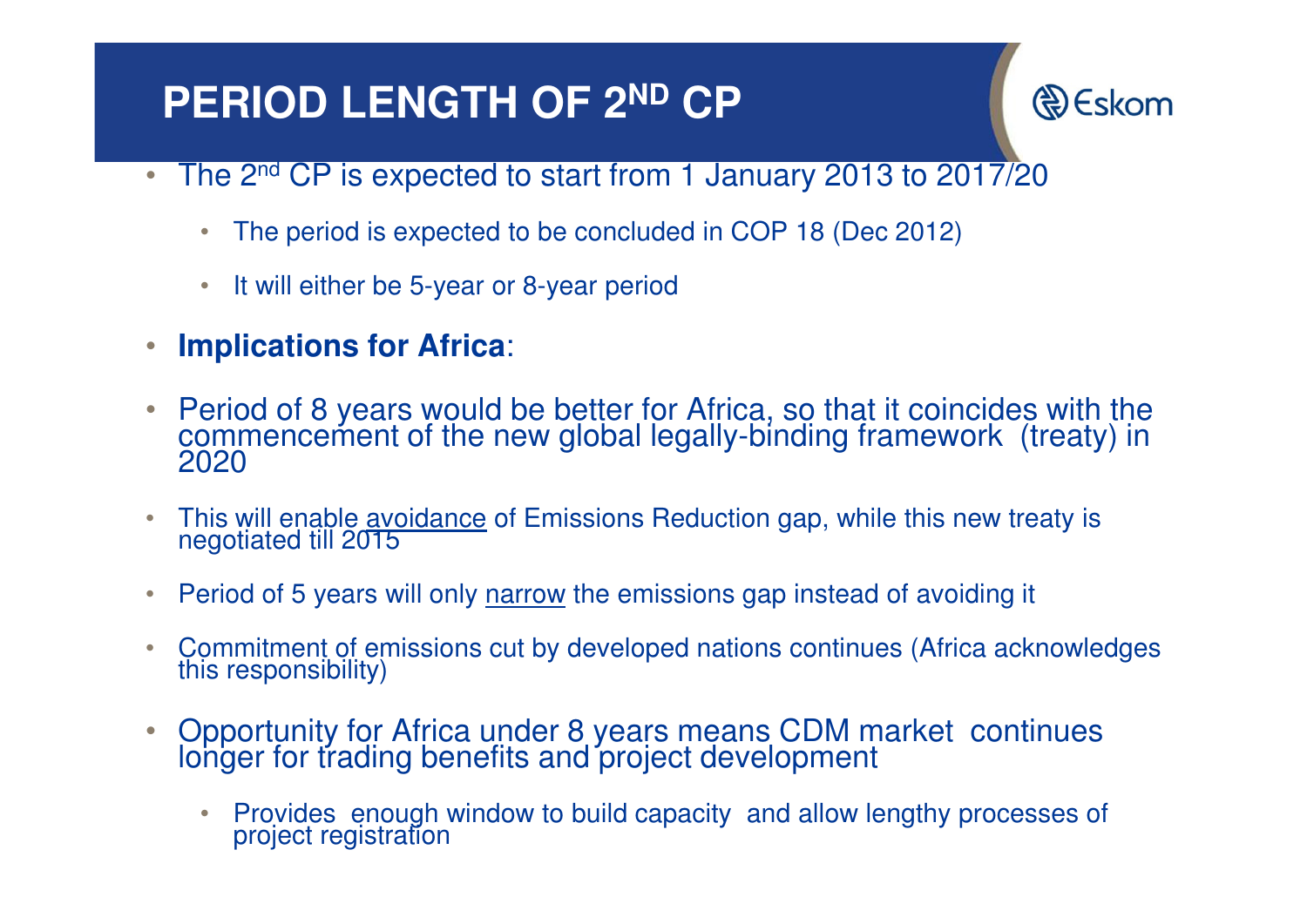#### **CDM REFORM**



- •Improved POA – investment encouraged in methodologies which are simplified
- Standardised baseline & suppressed demand
- Simplified demonstration of additionality
- EB improve efficiency; transparency in its decisions
	- $\bullet$ Reduce waiting period btw request for registration and completeness check
- **Implications for Africa:** 
	- •completion and implementation of the above presents more project development
	- $\bullet$ Efficiency will significantly reduce "lead time" of project registration processes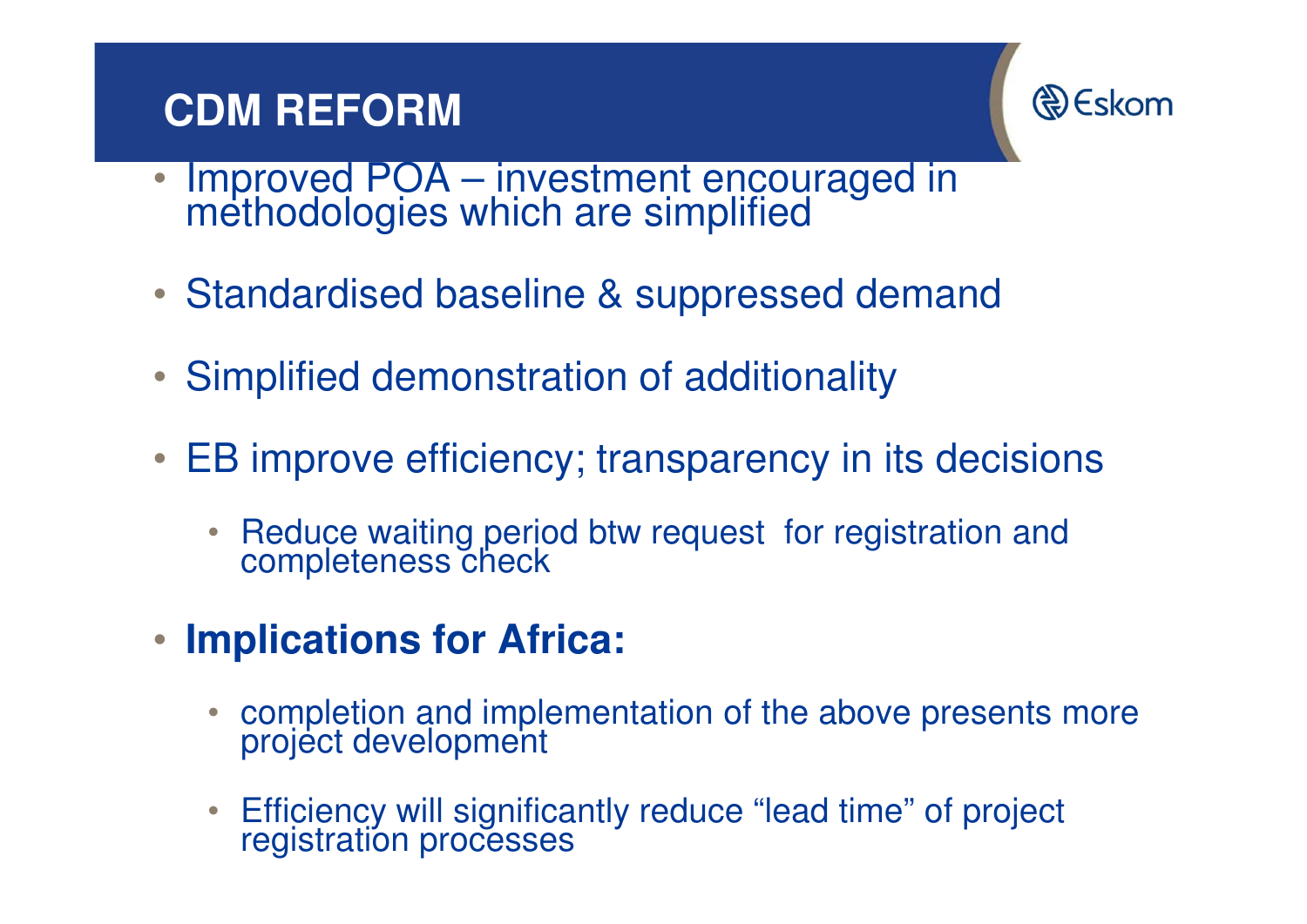#### **NEW/REVISED PROJECT ACTIVITIES & GASES**

R) Eskom

- CCS accepted as new eligible CDM project activity
- There will be seven GHG including NF<sub>3</sub> in the 2<sup>nd</sup> CP
- •EB taken action of revising ACM 0013 (supercritical coal)
- • **Implications for Africa**
	- • Active participation from Africa is important in the revision of this supercritical methodology
	- $\bullet$  Africa has more potential to develop more coal projects in near future to meet continental energy needs (in cost-effective manner)
	- African countries are discovering coal reserves within their boundaries (e.g. Nigeria; Kenya, Botswana, etc.)
	- $\bullet$ Will the new gas (NF3) present any project opportunities in Africa?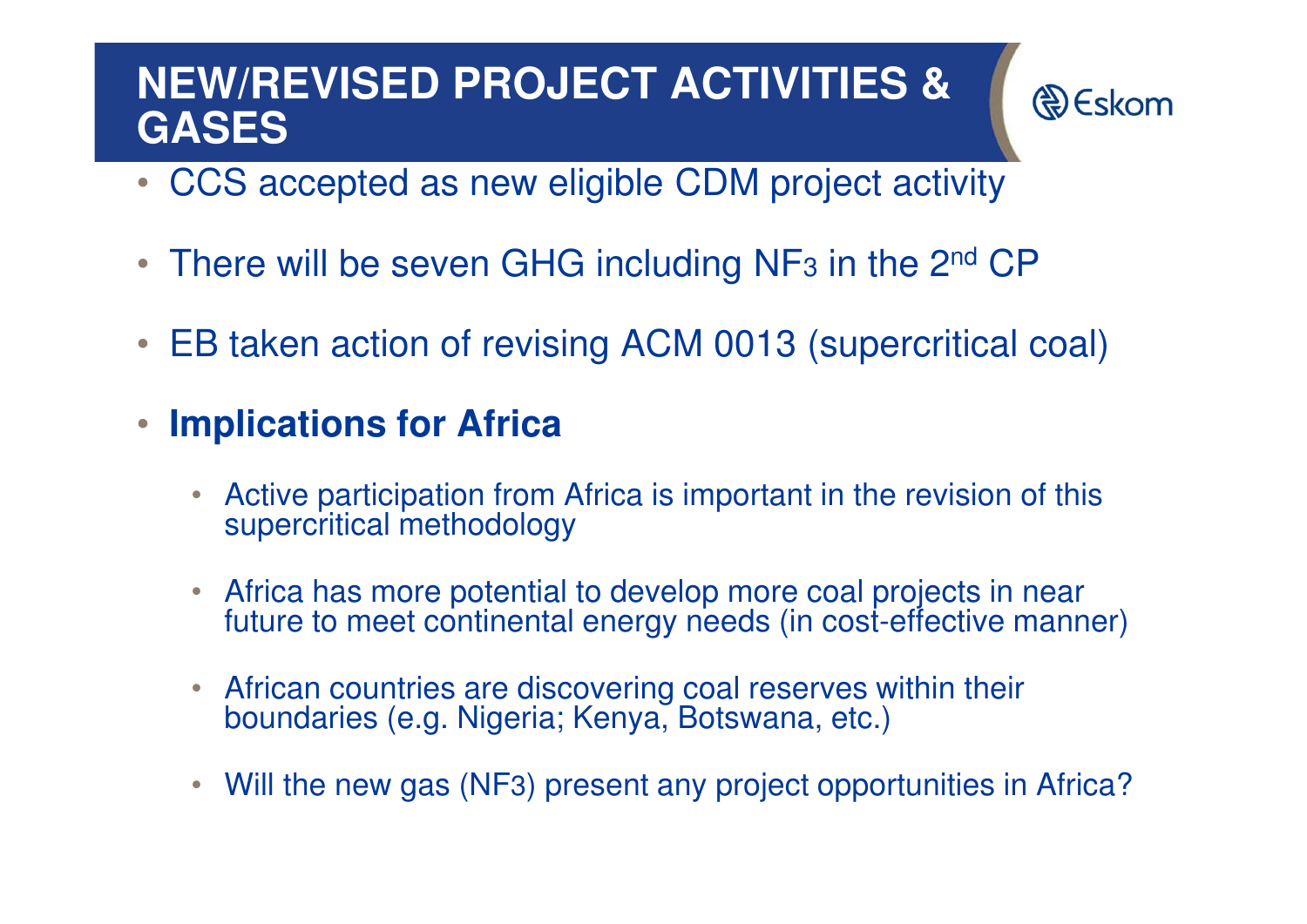#### **SURPLUS ASSIGNED AMOUNT UNITS (AAU)**

**€** Eskom

- Surplus AAUs in the 1<sup>st</sup> CP to be transferred and used in 2<sup>nd</sup> CP
- •ERU to be used for emissions reduction after 2012 proposed to be derived from AAU to meet 2<sup>nd</sup> CP targets
- • Future of AAU surplus to be decided at COP 18
	- Needs to be concluded prior to amending Annex B of KP
	- EU will not consider these units in the 2<sup>nd</sup> CP
- •**Implications for Africa**
- •These units will flood the market and pose unfair competition to CERs from Africa
- $\bullet$ Surplus AAUs have possibility to lower the carbon price
- •Less emissions cut effort by some of developed countries through the use of AAU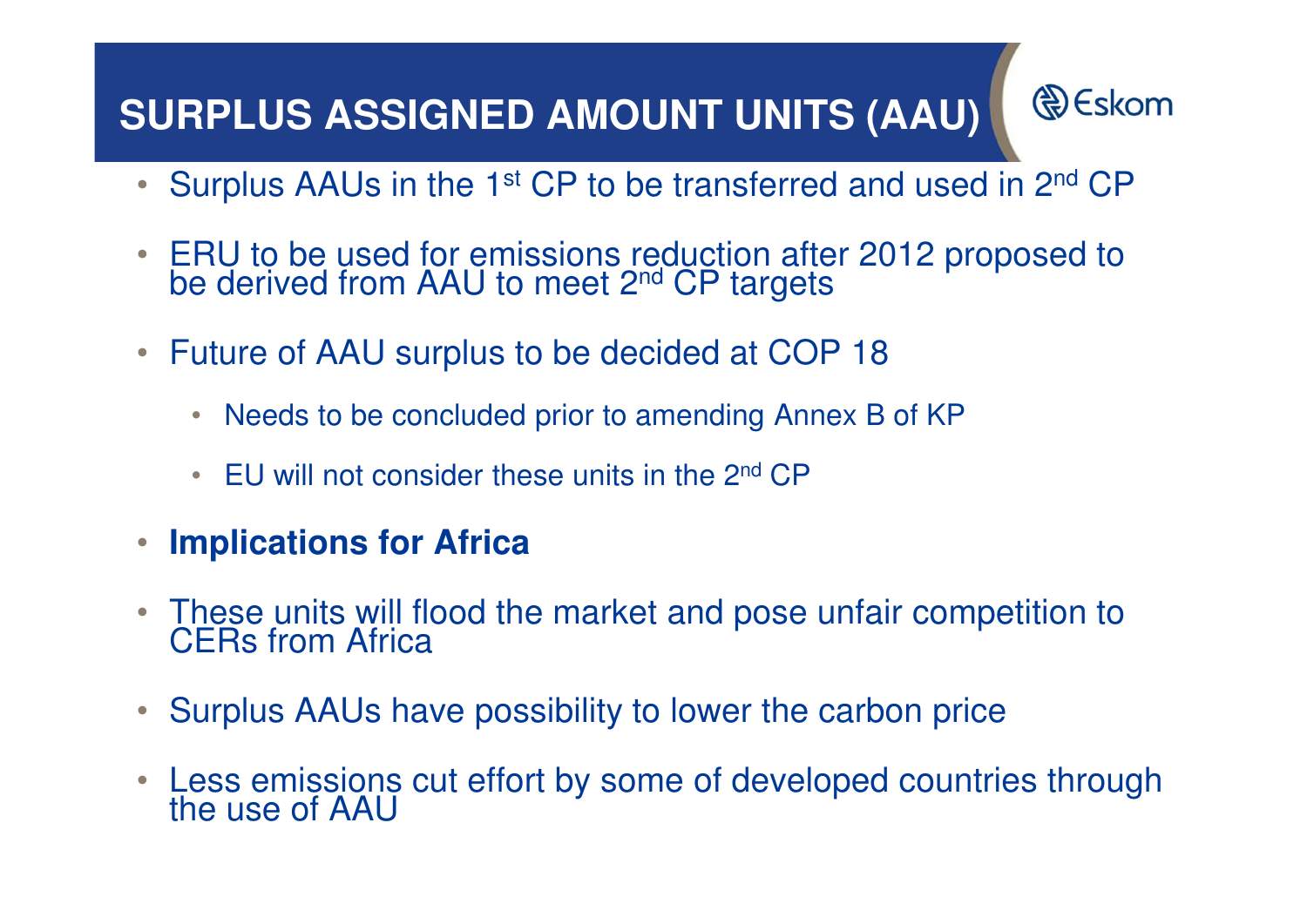### **EQUITABLE DISTRIBUTION OF CDM PROJECTS**

 $\bullet$ Decision made for CDM to cover equitable distribution of projects and simplification of process

**& Eskom** 

- $\bullet$ No tool/meth determined on how this will practically happen
- $\bullet$  To promote ED CMP tasked UNFCCC Secretariat to:
	- $\bullet$ Provide tech training to DNAs, DOEs and Project Participants
	- $\bullet$ Provide training on implementation of standardise baselines
	- $\bullet$ Strengthen other institutions within the process
	- $\bullet$ EB to allocate funds to support these tasks
- $\bullet$ **Implications for Africa**
- •Africa must be proactive on how it can increase its slice in the "CDM pie" by making use of this decision
- $\bullet$ How can this decision be used to scale up CDM in Africa?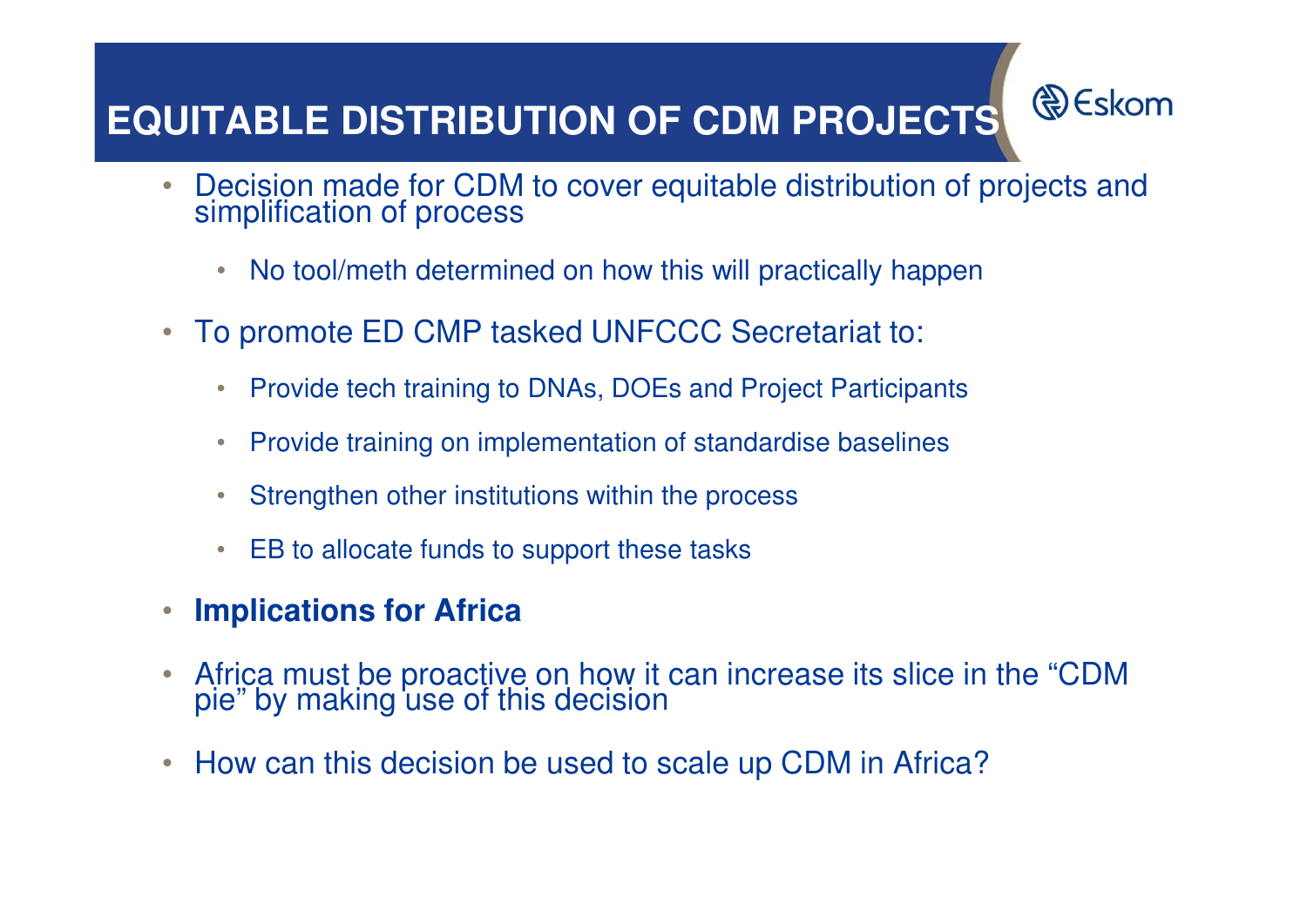#### **CO-BENEFITS & KEY MESSAGES**



- •• What does 2<sup>nd</sup> CP mean for Adaptation, esp. for Africa?
- Does this mean continued cut of emissions will lead to lesser climate change impacts in a long run?
- 2<sup>nd</sup> CP of 8 years will lead into generation of more adaptation fund (from issued CERs) required by Africa
- Should NMBM also include levy for Adaptation same as in CDM?
- Africa should be more proactive as there is short window for CDM (lessons leant from 1<sup>st</sup> CP)
- Also be proactive in the design & involvement in NMBM and how Africa can access it